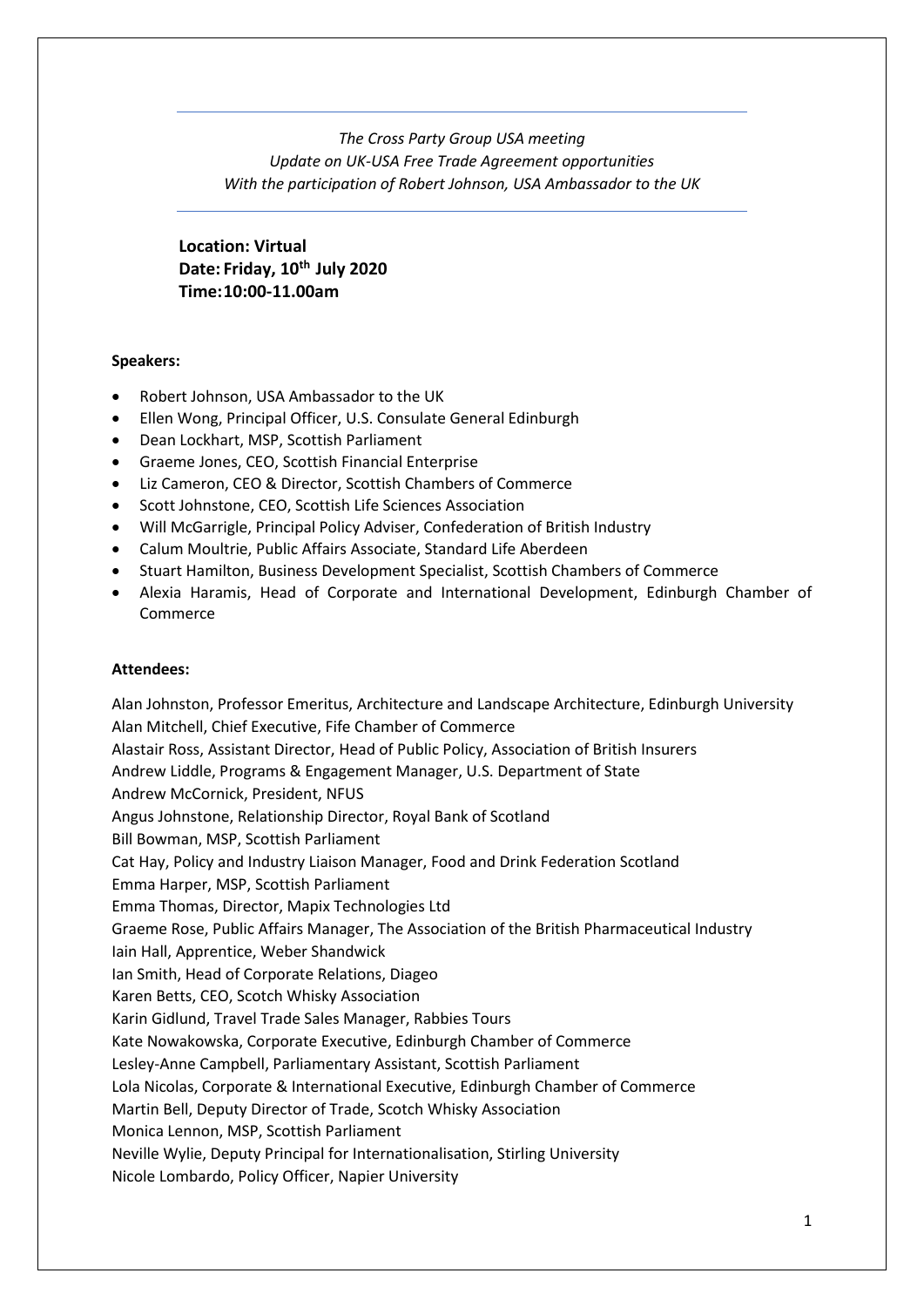Nora Rothrock, Group Managing Director, US Tax & Financial Services Olivia McLaren Principal, Attorney and Board member and American-Scottish Foundation, Inc. Paul Hunt, Trade Director Scotland, The Royal Bank of Scotland Group Philip Knight, Managing Associate, Womble Bond Dickinson Russell Dalgleish, Founder and Managing Partner, Scottish Business Network Steve Kerr, Chairperson, The Kerrs Trevor Stone, Director, AECOM Ulrike Peter, Senior Policy Officer International, Universities Scotland Cameron D (Donald), MSP, Scottish Parliament Kenneth Shand, Senior Partner, Dentons Emily Mackintosh, Scottish Parliament

### **Apologies**

Craig J Lemmon, Founder and Director, Miigen David Kelly, Policy Manager, Scottish Council for Development & Industry Hannah Ormston, Policy and Development Officer, Carnegie UK Trust James Macsween, Founder, Macsween James Withers, CEO, Scotland Food & Drink Julia McIntyre, Scottish Parliament Karen Betts, CEO, Scotch Whisky Association Paul Collins, Senior Vice President, Franklin Templeton Professor Neville Wylie, Deputy Principal (Internationalisation), University of Stirling

#### **Facilitator**

Dean Lockhart, MSP, Scottish Parliament, Mid Scotland and Fife

## **1. Welcome and introductory remarks**

Dean Lockhart MSP (DL) welcomed everyone to the fifth meeting of the Cross Party Group on the USA, thanked everyone for joining and highlighted this meeting will focus on the Free Trade Agreement and Virtual Trade Missions between Scotland and the USA.

Robert Johnson, USA Ambassador to the UK (ARJ) thanked DL and everyone for joining. ARJ talked about how UK companies have diversified due to COVID-19, for example Plexus Manufacturing, which have produced ventilators and Honeywell Int, which produce PPE. ARJ talked about the importance of the Free Trade Agreement, as well as eliminating barriers, it will reduce costs and tariffs and help companies, such as SMEs, to grow and develop trade and investment between Scotland and USA. ARJ is hopeful of a resolution with the Boeing - Airbus dispute after Brexit is concluded, ARJ highlighted how crucial it is for everyone to support the FTA so it is a win-win situation for both Scotland and the USA.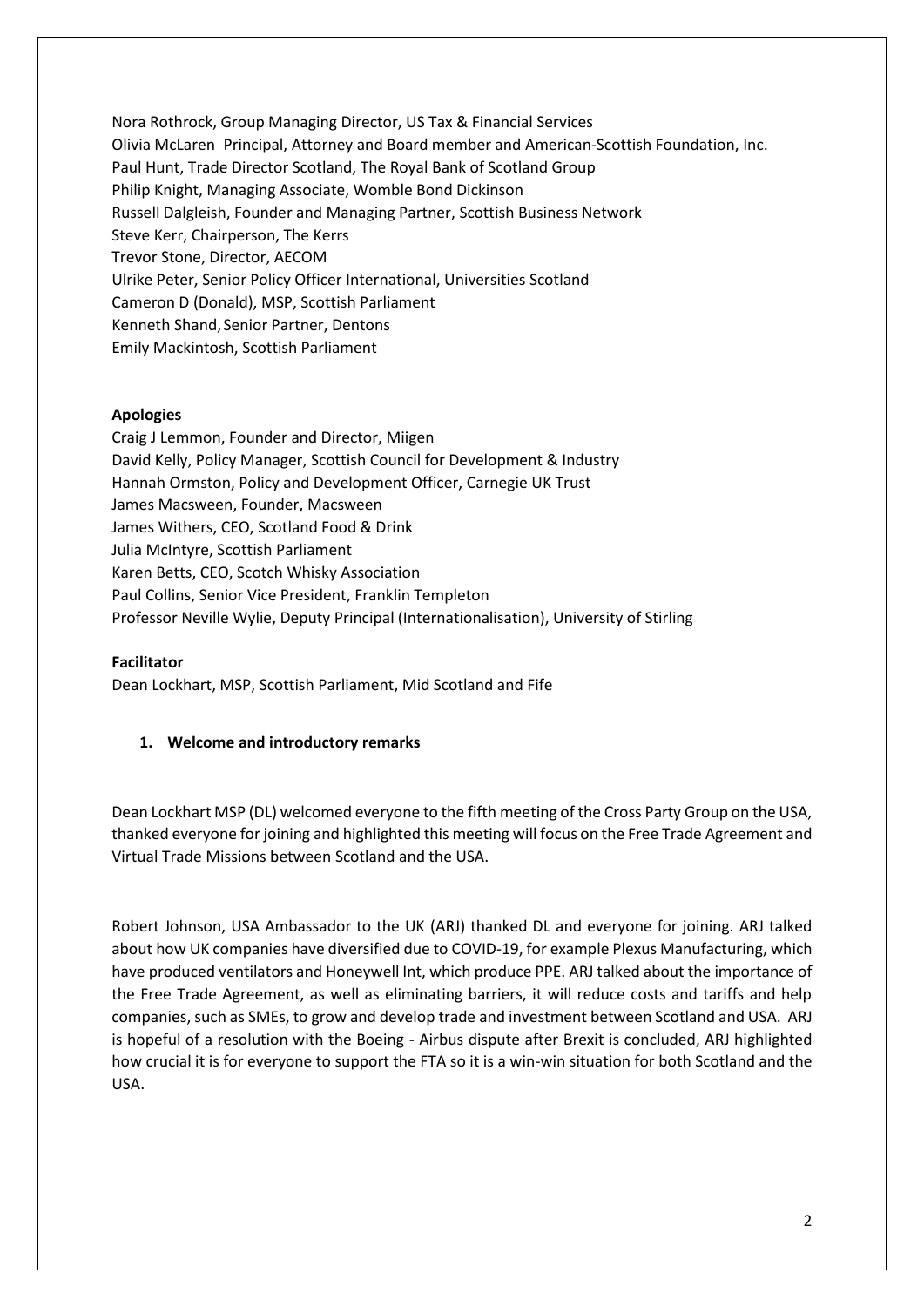DL agreed with ARJ by noting that the US is the single largest FDI and export market for Scotland and the Agreement would make the current strong relationships even stronger. DL then opened up the Q&A session.

### **2. Q&A with Ambassador Robert Johnson, chaired by Dean Lockhart**

*Question 1- Graeme Jones, CEO, Scottish Financial Enterprise* (GJ) asked what the Ambassador felt companies could/should be doing, to increase their profile even further to boost trade between Scotland and the US, and wanted to find out more about the immigration issues and relaxation of freedom of movement for both UK nationals and US citizens.

*Answer 1* - ARJ advised that with the strong Scottish heritage in the US there is a very positive approach to opening up to opportunities between Scottish and US businesses and all means of linking should be utilised. ARJ mentioned it is important to get a better understanding of where a business is interested to start the talks and benefit from different states competing on various levels. Regarding ARJ suggested connecting up with alumni groups as a good way to encourage bilateral investment opportunities. The immigration issues, are at the moment on hold, however negotiations are ongoing.

*Question 2 - Liz Cameron, CEO & Director, Scottish Chambers of Commerce* (LC) agreed on Scotland and US being great allies. LC asked what steps should Scottish businesses take now to position themselves for the various outcomes that might result from the UK/US Free Trade Agreement, in order to ensure continued growth in trade between our two countries and asked about how might the UK and US come together to find an urgent resolution to the issue of imposed tariffs, for the benefit of Scottish SMEs and their US export ambitions.

*Answer 2* – ARJ answered that businesses need to anticipate opportunities, jumpstart and lay out potential scenarios, as well as get strategic plans in place, including finances and operations. The changes will open up huge opportunities for commerce, says ARJ. Regarding the tariffs, ARJ is hopeful that a resolution will come when the UK leaves the EU.

*Question 3 - Scott Johnstone, CEO, Scottish Life Sciences Association* (SJ) noted the importance of the freedom of movement between the UK and the USA, and indicated that Scotland has an extremely high proportion of USA citizens. The USA is their target market and it would be beneficial for their Scottish representatives over there to build on their US operations. SJ talked on how virtual meetings opened up and broadened the dialogue from one state to many others.

*Answer 3 –* ARJ said there will be a new dynamic after COVID-19 and Brexit, as well as new opportunities and the need for different ways of funding. The key is to find what is in the best interest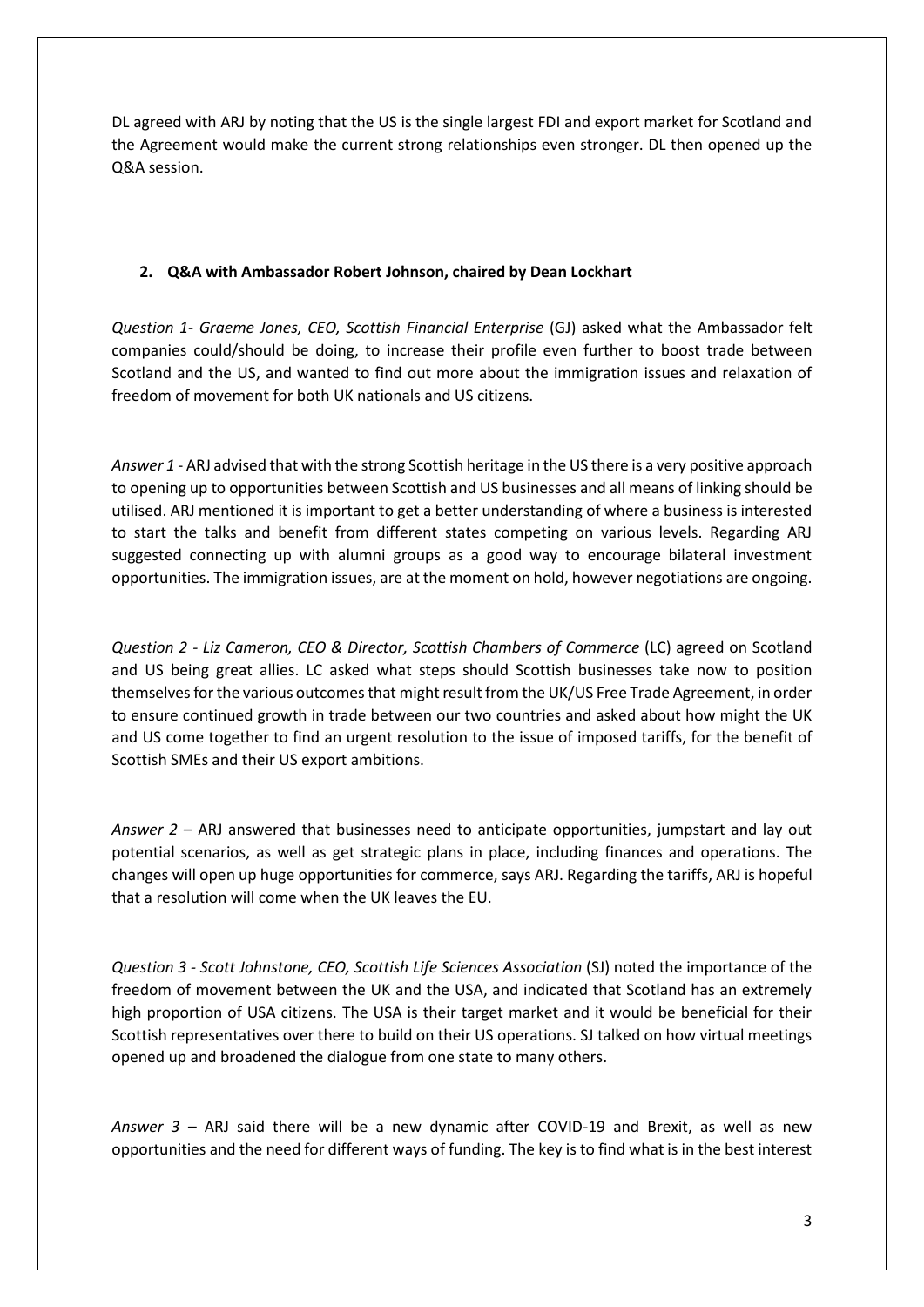for both the USA and the UK and how to be innovative. Brexit could bring positive aspects, for instance help the UK with becoming more competitive.

*Question 4 - Will McGarrigle, Principal Policy Adviser, Confederation of British Industry* (WM) wanted to find out where the Ambassador sees potential for regions (and devolved nations) of the UK and US partnering to strengthen trade and investment, and how the trade deal can put the framework to support SMEs in place to allow for that and if the FTA could be completed by November?

*Answer 4* – ARJ replies that the work being done on the FTA is challenging and time consuming, especially for the legal side for both Governments. However ARJ is optimistic that the FTA will be completed as soon as possible as good progress has been made so far. There are currently a lot of restrictions, particularly for SMEs and less tariffs and regulations will help reduce barriers and risks and this should assist in driving both economies forward.

*Question 5* - *Calum Moultrie, Public Affairs Associate, Standard Life Aberdeen (CM)* asked if the Ambassador sees the agenda for UK-US financial services being increasingly focused on environmental, social and governance (ESG) factors.

*Answer 5* – ARJ agrees ESG factors will be crucial for businesses; however it will be left to businesses and customers, rather than to the government to impose regulations in these areas. ARJ thinks that there is an opportunity for young people to gain leadership in this area and ARJ is receptive to hear about how the UK will be dealing with ESG factors going forwards.

## **3. Remarks virtual trade missions:**

Stuart Hamilton (SH), Business Development Specialist, Scottish Chambers of Commerce (SCC) gave an update on the international work the Scottish Chambers of Commerce are carrying out across Scotland to support the Scottish Government's Trading Nation, to increase exports from the Scottish business community. The US is Scotland's number one priority market and the network have 29 planned virtual trade missions including B2B meetings planned over the next few months. With various missions planned to the US. The Virtual trade missions are now more accessible for more businesses.

Alexia Haramis (AH), Head of Corporate and International Development, Edinburgh Chamber of Commerce (ECC) gave an update on the virtual trade mission to Philadelphia and the great feedback from attendees which joined 25 B2B meetings and briefings from local officials. Future virtual missions to the US include the Pacific North-West and the state of Washington and Oregon later on this year. There has been considerable interest from the Technology, Drinks and Health industry in attending this next virtual mission.

#### **4. Dean Lockhart MSP and Ambassador Johnson vote of thanks**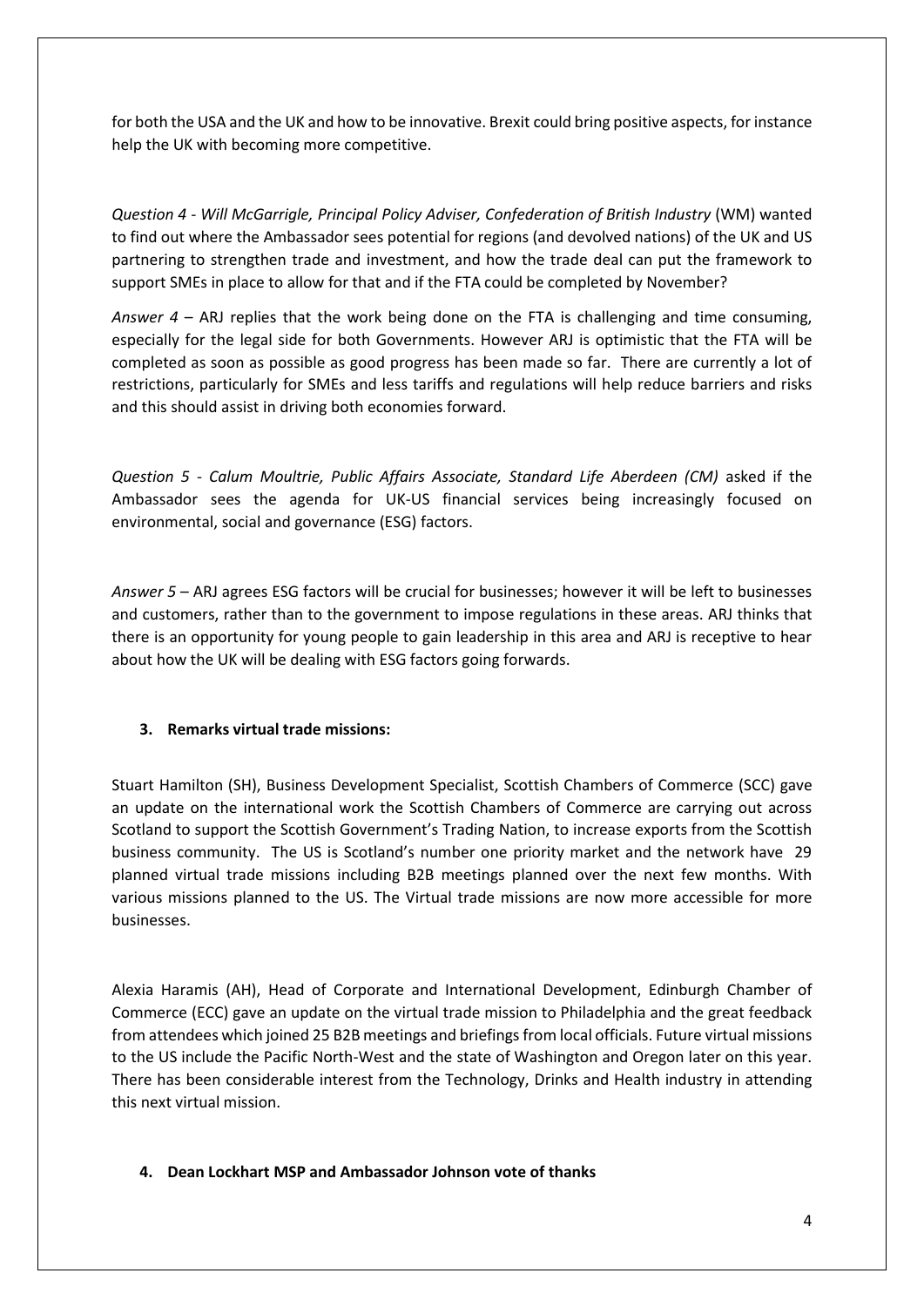DL thanked ARJ and agreed that it's crucial to keep building on existing ties.

ARJ agreed that the relation with Scotland is second to none and thanked everyone.

### **5. Ambassador departs and remarks by other attendees begin**

Ian Smith, Head of Corporate Relations, Diageo (IS) was pleased to hear that tariffs had been raised at the meeting as the potential impact on the Gin industry is significant, as Scotland produces a substantial proportion of Gin the production for the UK. IS asked other members of the group if they are able to help address this issue.

Ellen Wong, Principal Officer, U.S. Consulate General Edinburgh (EW) informed that there is an opportunity to comment and influence the decision-making process until the end of July, by submitting comments on why that would be damaging to US companies and advised to find stakeholders and encourage them to comment and influence the policy makers.

LC advised it would be highly beneficial if companies could collectively comment with the support from the Scottish Government.

Martin Bell (MB), Deputy Director of Trade, Scottish Whisky Association (SWA) added that the SWA will be submitting a report to United States Trade Representative to show how detrimental the proposed increase in tariffs will be to the US businesses particularly SMEs in the hospitality industry.

DL was happy to follow up on a collective and joined up effort to address the potential increase in tariffs. DL thanked all for attending.

#### **6. Closing remarks by Dean Lockhart and AGM begins**

Lesley Campbell (LC), Parliamentary Assistant to Dean Lockhart MSP, and DL proposed that DL continue as Convener with Alexander Burnett MSP and Anas Sarwar MSP continue in their roles as Deputy Conveners. It was also proposed that the Edinburgh Chambers of Commerce would continue as Secretariat. Bill Bowman MSP seconded this proposal.